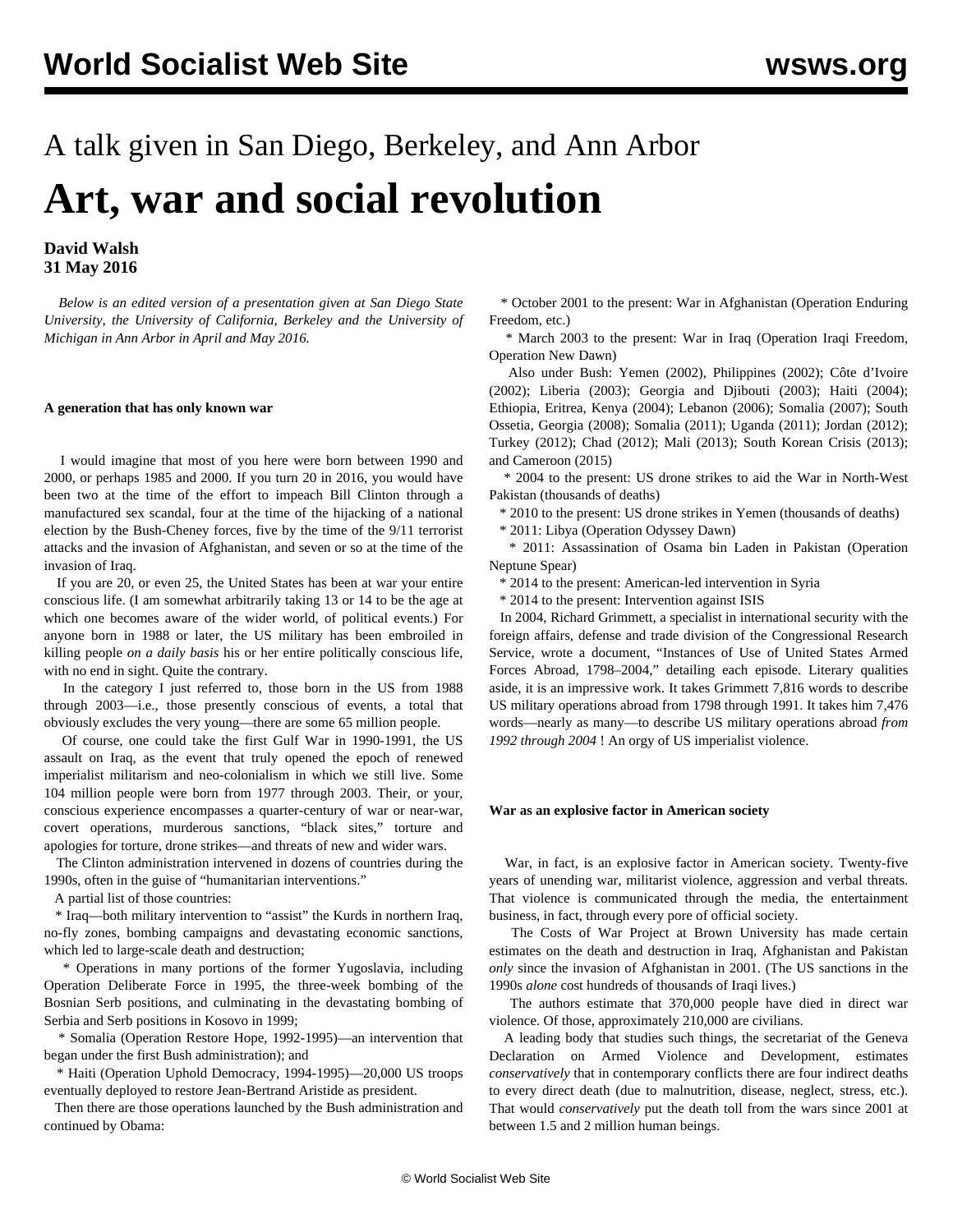Some 6,900 US soldiers have died in the wars. "New disability claims continue to pour into the Department of Veterans Affairs, with 970,000 disability claims registered as of 31 March 2014. Many deaths and injuries among US contractors have not been reported as required by law, but it is likely that at least 6,900 have been killed." (The Costs of War Project)

 As of 2014, 2.8 million veterans had served in only the first Gulf War and another 2.6 million in only the second Gulf War, but there are another 1.6 million veterans who have served in one of those conflicts as well as another. That adds up to 7 million veterans of "the Gulf Wars era," 1990 to 2014. How many other human beings has that total affected? Spouses, children, parents, siblings. Twenty, thirty million or more.

 There are the physically mutilated and the psychically mutilated. Hundreds of thousands of veterans are affected with traumatic brain injury (TBI), and hundreds of thousands suffer from war-related post-traumatic stress disorder (PTSD).

 These have been wars fought overwhelmingly by the working class, by the impoverished, by young people from small towns, the inner cities, rural areas, often the most depressed and culturally backward regions. These are essentially "economic conscripts." Recruitment rates in rural and exurban counties across the United States are well above the national average. In rural counties in Southern states, recruitment rates were more than 44 percent above the national average during the early 2000s.

 The towns and cities with the highest death rates—ranked in a 2007 report—are:

• Valdosta, Georgia (126,305 Metropolitan area population in 2007)

- Kokomo, Indiana (100,877)
- Bismarck, North Dakota (101,138)
- Casper, Wyoming (70,401)
- Altoona, Pennsylvania (126,494)
- Mansfield, Ohio (127,010)
- Corvallis, Oregon (79,061)
- Cheyenne, Wyoming (85,384)
- Elizabethtown, Kentucky (110,878)
- Salisbury, Maryland (117,761)

 Altoona was once a rail center; Kokomo is identified with the auto industry; Mansfield was home to Westinghouse and GM.

 This is from a 2003 article in the *Austin* [Texas] *American-Statesman* ("Iraq war dead: a sacrifice of small towns"):

 Karen Henry has two boys in Iraq. She spread photos on the Formica table of the Coahoma [a town of 900 in western Texas] Dairy Queen. …

 Karen graduated from Coahoma High School nearly 30 years ago. She works at an oil-field service company.

 "There wasn't anything here." She was explaining why two of her three boys enlisted. (The third, Murphy, had asthma; otherwise he might be in Iraq, too.) Her kids would hang out in front of the Town and Country convenience store until they "got run off."

 They were "bored, and they knew there was no place to get a job and that college was too expensive."

 And then, she said, "90 percent of them start drinking and partying."

 The local police came to a party Steven was attending. He raced out a back door. "He was walking back to his cousin's house, and he stayed up all night," Karen Henry recalled. "And that was it. He wanted more out of life."

 Steven went down I-20 to the recruiting station in Midland and enlisted.

This is the stuff of terrible human tragedy.

 The impact of 25 years of war and social decline on everyday life in America is staggering. As a recent WSWS perspective noted: "This society has become so brutalized that, according to one report published last week, 200,000 Americans have been murdered in the last 15 years alone. The United States is a country at war, not just with the Middle East, but with itself."

 From the *Wall Street Journal*: "The US represents less than 5 percent of the 7.3 billion global population but accounted for 31 percent of global mass shooters during the period from 1966 to 2012, more than any other country, [one expert said], adding that he defines a mass shooter as one who killed at least four victims. The 90 killers who carried out mass shootings in the U.S. amounted to five times as many as the next highest country, the Philippines, according to his research." There was an average of one shooting per week, on a school or college campus, in 2015, according to ABC News.

 Even though the wars are not spoken about, by any of the leading candidates, including Bernie Sanders, that does not mean they have no impact on popular consciousness and behavior. The ruling elite and their complacent, subservient media seem to think that because an issue is not framed neatly in a 30-second item on the evening news, it does not exist. This is self-delusion. The wars are gnawing away at American society.

 War is now the "normal." It is an element of everyday life. And no one is prepared for what is to come. The drive to war against Iran, Russia and China has implications that are unimaginable.

 There are no foreign bases permanently located on US soil. However, the American military *officially* acknowledges some 800 bases around the world, in some 80 countries, "including Aruba and Australia, Bahrain and Bulgaria, Colombia, Kenya, and Qatar, among many other places. Although few Americans realize it, the United States likely has more bases in foreign lands than any other people, nation, or empire in history."

 David Vine, *Base Nation*, writes, "The Pentagon's overseas presence is actually even larger. There are US troops or other military personnel in about 160 foreign countries and territories. … And don't forget the Navy's 11 aircraft carriers. Each should be considered a kind of floating base, or as the Navy tellingly refers to them, 'four and a half acres of sovereign US territory.' Finally, above the seas, one finds a growing military presence in space."

 Great Britain has seven bases and France five in former colonies. Russia has eight in former Soviet republics. Japan has a base in Djibouti, alongside US and French bases. South Korea, India, Chile, Turkey and Israel each reportedly have at least one foreign base. There are also reports that China may be seeking its first base overseas. "In total," Vine writes, "these countries probably have about 30 installations abroad, meaning that the United States has approximately 95 [actually more than 96] percent of the world's foreign bases." To speak of Russian and Chinese imperialism under these conditions is absurd.

#### **The consequences for American society and culture**

 What have been the overall consequences already for American society and culture of decades of continuous warfare? It would take far more than this one talk to adequately answer that.

 I hope some of the facts and figures I've presented so far are suggestive. But when one is discussing the character and quality of everyday life, its profound deterioration over time, and in the context of a discussion of art, such facts and figures remain a little cold.

 It is precisely at this moment, ironically, that one wishes one could point to a film or novel, a drama or series of paintings, that somehow captured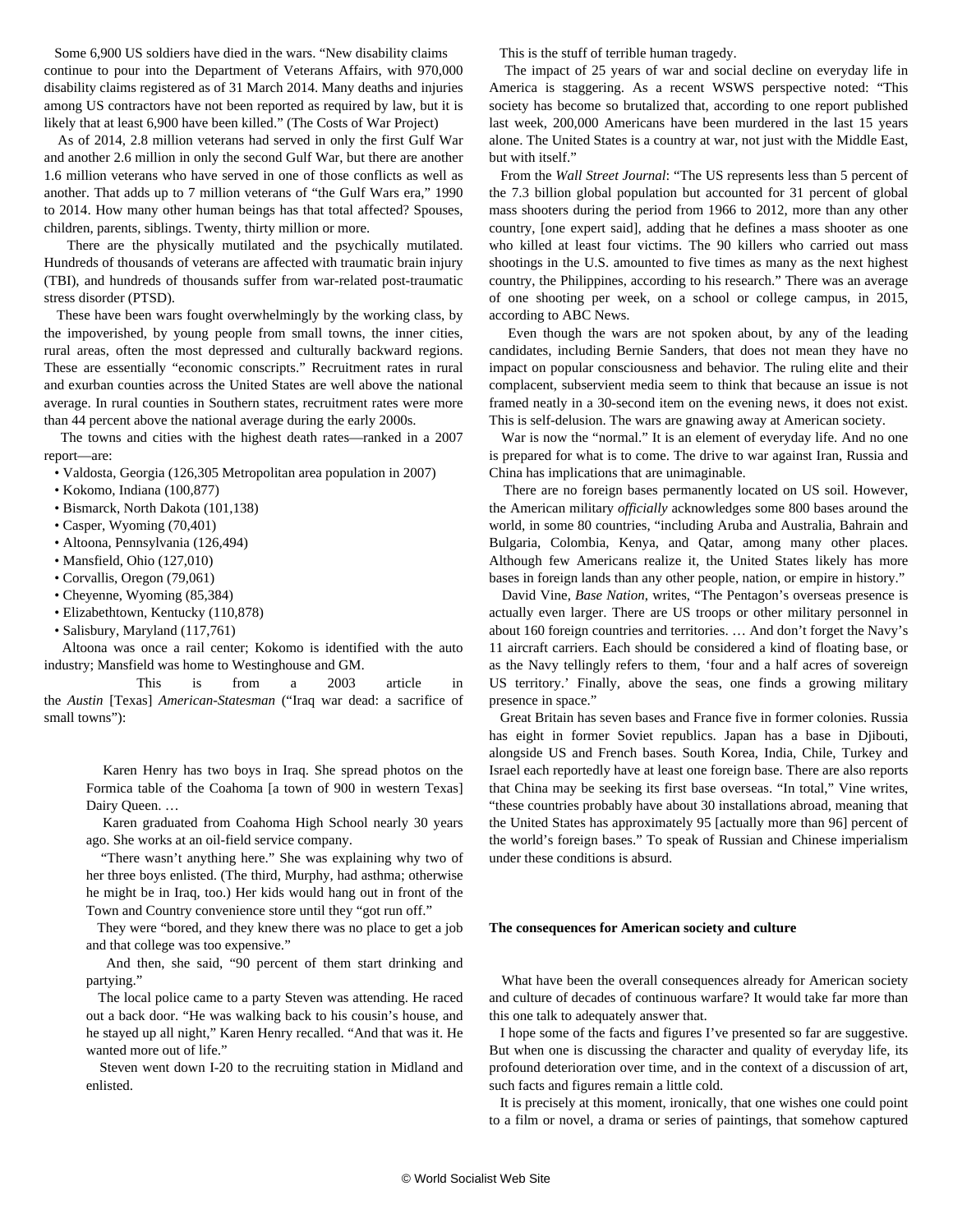this historical transformation in concrete imagery, that provided a key to understanding the essential truth about the past several decades, or at least critical aspects of it. One of our chief difficulties—and criticisms—today is that there has been no such work, or very, very little of it.

 Speaking very broadly, the past quarter-century has seen the emergence of a profoundly brutalized and brutalizing culture in the US. Never in history has so much degradation (or trivia) been combined with such advanced technologies. There is hardly an anti-social or psychotic impulse that has not made its way to the public by the most up-to-date means—and hardly one that has not found academic or intellectual justification, no less! Human beings in the future will look back on all this with astonishment.

 War has become perpetual. In the 20th century by contrast, wars were shorter, horrible, they were exceptions to the rule. They were considered a terrible waste of human resources, horribly destructive. My father's generation fought in World War II, my grandfather's in World War I. Men (and they were mostly men) got out of the military, and they never wanted to put on a uniform again. Often they didn't want to talk about the entire experience.

#### **War films and novels**

 I'd like to speak briefly about a number of films and novels that stand out for their treatment of the wars of the 20th century. I have neither the expertise nor the time to speak about other art forms, but I believe the same general trends would show themselves.

 When one thinks of World War I, certain films come to mind, especially Jean Renoir's *Grand Illusion* from 1937 (although for the most part I will be discussing American films and books), *All Quiet on the Western Front* (both Erich Maria Remarque's 1929 novel and Lewis Milestone's 1930 film version), Ernest Hemingway's *A Farewell to Arms* (1929—also turned into films in 1932, directed by Frank Borzage, and 1957, directed by Charles Vidor) and, much later, Stanley Kubrick's *Paths of Glory* (1957).

 In Renoir's *Grand Illusion*, a couple of French soldiers escape from a prisoner of war camp. They take refuge in a farmhouse belonging to a German woman, who has lost her husband and three brothers at battles that she describes bitterly as "our greatest victories." The French soldier and the German widow fall in love, but the situation conspires against them.

 This theme of the fraternization between "enemies," of the commonality of interests among the various peoples, as opposed to those organizing and running the mass killing, is a major theme of World War I films and books in particular. It countered the ferocious nationalism and chauvinism that accompanied the outbreak of the mass slaughter of the war in 1914.

 *All Quiet on the Western Front* tells the story of a young German soldier, who is urged on by his patriotic schoolteacher to join the army. The book is about the horrible psychological and physical suffering caused by the First World War. The soldiers die over a few hundred yards of ground. At one point, the hero stabs an enemy soldier in hand-to-hand combat, and watches him die, agonizingly, over the course of several hours.

 Eventually, in Remarque's novel, the young German addresses the soldier's corpse: "But now, for the first time, I see you are a man like me. I thought of your hand-grenades, of your bayonet, of your rifle; now I see your wife and your face and our fellowship. Forgive me, comrade. We always see it too late. Why do they never tell us that you are poor devils like us, that your mothers are just as anxious as ours, and that we have the same fear of death, and the same dying and the same agony—Forgive me, comrade; how could you be my enemy? … Take twenty years of my life, comrade, and stand up—take more, for I do not know what I can even attempt to do with it now."

The Nazis burned the book after they came to power in 1933.

 This effort to "humanize" the enemy, to endow him or her with familiar features, to recognize that he or she is like "us," stands in opposition to the current trend in most Hollywood films, to turn Arabs, Russians, Chinese, Iranians, into subhumans—to inure the population to the possibility of killing massive numbers of them.

#### **World War II,** *From Here to Eternity*

 World War II was ideologically sold to the population as a war against fascism, and there was a powerful democratic sentiment felt by many of those who fought, but it remained an imperialist war, a war fought between the great powers for the division and redivision of the world. The anti-fascist, anti-totalitarian theme found expression in many films, not only made in the immediate war years, but extending into the subsequent decade and into other genres (Westerns, film noir, science fiction).

 There are innumerable memorable films from this era. Some that come to mind: Charlie Chaplin's *The Great Dictator* (1940); Alfred Hitchcock's *Foreign Correspondent* (1940) and *Saboteur* (1942); Frank Borzage's *Three Comrades* (1938) and *The Mortal Storm* (1940); Fritz Lang's *Man Hunt* (1941) and *Hangmen Also Die!* (1943); John Huston's *Across the Pacific* (1942); Michael Curtiz's *Casablanca* (1942); Raoul Walsh's *Desperate Journey* (1942); John Ford's *They Were Expendable* (1945); William Wyler's *The Best Years of Our Lives* (1946); Henry King's *Twelve O'Clock High* (1949); Fred Zinnemann's *From Here to Eternity* (1953) and many others.

 Even many of the propaganda films made during the war, including *Why We Fight* (a series of seven films, mostly directed by Frank Capra), were done with some artistry. The series includes one devoted to the sacrifices of the Soviet people.

 Among the novels, several stand out, including Norman Mailer's *The Naked and the Dead* (1948), set in the war in the South Pacific. Mailer treats the class system in the military, the power structures that affect every aspect of military life, along with a host of other themes. He was a socialist at the time, and briefly around the edges of the Trotskyist movement.

 Joseph Heller's *Catch 22* took the author from 1953 to 1961 to write. Heller coined a phrase that sums up a situation from which an individual cannot escape because of contradictory rules established by those on top.

 I would like to spend a few minutes on *From Here to Eternity,* James Jones's novel, published in 1951, and Fred Zinnemann's 1953 film, with Montgomery Clift, Burt Lancaster, Deborah Kerr, Donna Reed and Frank Sinatra.

 Jones's 850-page novel is uneven, overwritten in many parts, but it contains fascinating and revealing elements, which tell us a good deal about America and the American soldier.

 The book centers on a US army infantry company stationed in Hawaii on the eve of the attack on Pearl Harbor in December 1941. The principal figure is Robert E. Lee Prewitt (played by Clift in the film), the son of a Harlan County coal miner, who is incredibly stubborn in his principles and conduct. His superiors only half-jokingly refer to him time and time again as the "Bolshevik." Sgt. Milt Warden (Lancaster) is another central character. The book radiates with hatred of the officer class, almost universally treated as selfish, incompetent and lazy, or fascistic.

 Extremely brutal events occur in *From Here to Eternity*, including the beating of one soldier to death by guards in the stockade.

James Jones (1921-1977) wrote *From Here to Eternity*, *Some Came*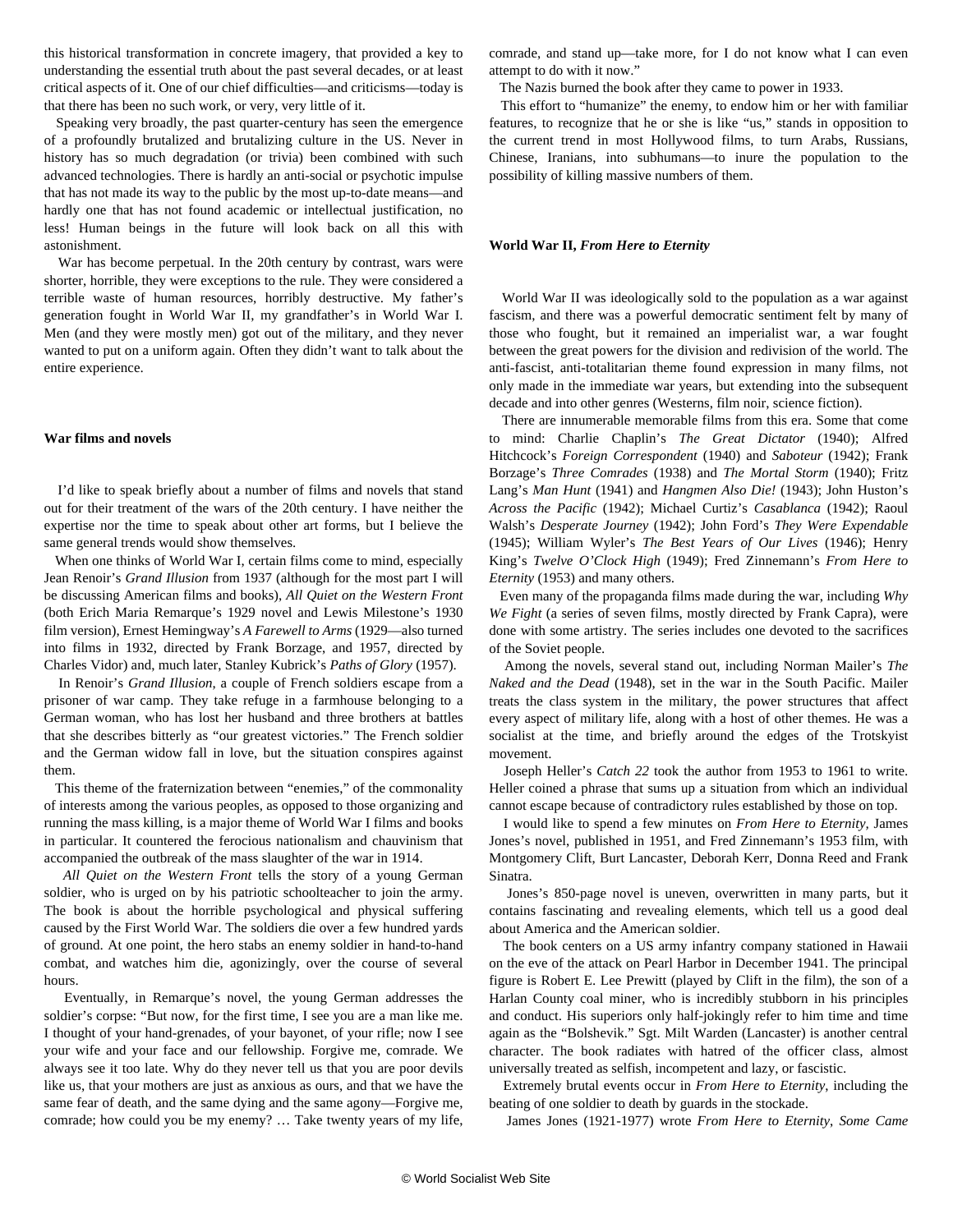*Running* (1957), *The Thin Red Line* (1962)—all of which were made into interesting films—along with a number of other novels and stories.

 Zinnemann's film version of *From Here to Eternity* has many remarkable features, and it captures certain of the novel's themes. The principal actors all do serious work. However, the US military and the Production Code Office censored the script and insisted on significant changes. The chief officer-bully is forced to resign in the film, as the army's Inspector General comes in and clears out all the "bad apples." Zinnemann, in his autobiography, described the scene in which Prewitt's chief tormentor is called on the carpet "the worst moment in the film, resembling a [US military] recruiting short" and added, "It makes me sick every time I see it."

 In any event, I would like to cite a few passages from Jones's *From Here to Eternity* that might provide the flavor of the novel.

 About a third of the way through the novel, Prewitt does some soul searching, in response to the hard time he is being given by his superiors (because he won't toe the line in various ways). He thinks to himself:

 But he had always believed in fighting for the underdog, against the top dog. … So that he had gone right on, unable to stop believing that if the Communists were the underdog in Spain then he believed in fighting for the Communists in Spain; but that if the Communists were the top dog back home in Russia and the (what would you call them in Russia? the traitors, I guess) traitors were the bottom dog, then he believed in fighting for the traitors and against the Communists. He believed in fighting for the Jews in Germany, and against the Jews in Wall Street and Hollywood. And if the Capitalists were top dog in America and the proletariat the underdog, then he believed in fighting for the proletariat against the Capitalists. This too-ingrained-to-be-forgotten philosophy of life of his had led him, a Southerner, to believe in fighting for the Negroes against the Whites everywhere, because the Negroes were nowhere the top dog, at least as yet.

Prewitt goes on:

 But where, you ask, does it put you politically? What are your politics? … [I]f we had to answer it, truthfully, under oath (let us suppose that Mr [Martin] Dies and his Un-American Activities Committee called you up…), then I would say that politically you are a sort of super arch-revolutionary, the kind that made the Revolution in Russia and that the Communists are killing now, a sort of perfect criminal type, very dangerous, a mad dog that loves underdogs.

 A little later in the novel, a chilling discussion takes place among a number of officers, in which one young brigadier general, Sam Slater, essentially proclaims the need for military dictatorship in the US: "I, and men like me, are forced to assume the responsibility of governing. If organized society and civilization as we know it is to continue at all, not only must there be a consolidation of power but there must be a complete unquestioned control to head it."

 Slater goes on: "But when that day comes, we must have utterly complete control, as they over there [in Germany, Japan, USSR] already have complete control. Up to now, it has been handled by the great corporations like Ford and General Motors and US Steel and Standard Oil. … But now consolidation is the watchword, and the corporations are not powerful enough to bring it off—even if they were willing to consolidate, which they are not. Only the military can consolidate them under one central control."

 In *The Thin Red Line*, set on Guadalcanal, in the Solomon Islands, during the fierce fighting between American and Japanese forces in November 1942, Jones treats the official claims about the war with considerable disdain. It is a dark novel, at times rather cynical, but often liberating in its lack of cant.

 Early on, Sgt. Edward Welsh (as Jones explains, the reincarnation of the Warden character in *From Here to Eternity*) mutters to himself shortly after his unit has landed on Guadalcanal:

 'Property. Property. All for property.' Because that was what it was; what it was all about. One man's property, or another man's. One nation's, or another nation's. It had all been done, and was being done, for property. One nation wanted, felt it needed, probably did need, more property; and the only way to get it was to take it away from those other nations who had already laid claim to it. There just wasn't any more unclaimed property on this planet, that was all. And that was all it was.

 In all of Jones's novels about World War II, including *Whistle* (1978), left unfinished at the time of his death, the more perceptive soldiers instinctively sense something foul about the war, something horribly wrong with the official picture. They are outraged or depressed, often tormented by their experiences. Without having a worked-out alternative view, or fully grasping the realities, of course, they don't believe in any of the claims being made about the great struggle for "democracy."

 In *Whistle*, for example, a central character, a wounded soldier in a hospital tells another, "For example, I can see how in ten years from now all these people who are fighting each other so desperately now will be back at peace and friendly. And then they'll be making business deals and treaties with each other. And everybody getting rich. Just like nothing had happened. But all those guys who are dead, young guys like me, guys like you, will still be dead."

 I'd like to make a brief comment on *The Best Years of Our Lives*. This three-hour film about veterans returning home after World War II was very popular. Astonishingly, it sold 55 million tickets in the US, at a time when the American population numbered 141 million, and the adult population 106 million! Even today, remarkably, after all the blockbusters in recent decades, it remains the sixth-most-attended film in British history. It obviously struck a chord.

 Wyler's film, perhaps above all, is a story about men reconnecting with women after war. There is the deep psychological trauma of individuals who have been deprived of love and find it hard to re-establish relationships. This was a mass phenomenon: returning home, getting out of uniform.

 Fred Derry (played by Dana Andrews), just out of the army, wants nothing more than to get into and stay in civilian clothes. In one scene, his status-seeking wife (Virginia Mayo) asks him to wear his uniform when they go out in the evening. He hates the idea.

 Derry leaves behind with his father, Pat Derry, a bunch of papers, which includes citations for his medals, written by high-ranking officials in the military. The Andrews character wants nothing to do with them.

This exchange occurs:

 Pat Derry: You forgot these, son. Fred Derry: Oh, I don't want 'em, Pop. Pat Derry: What are they? Fred Derry: Fancy words that don't mean anything. You can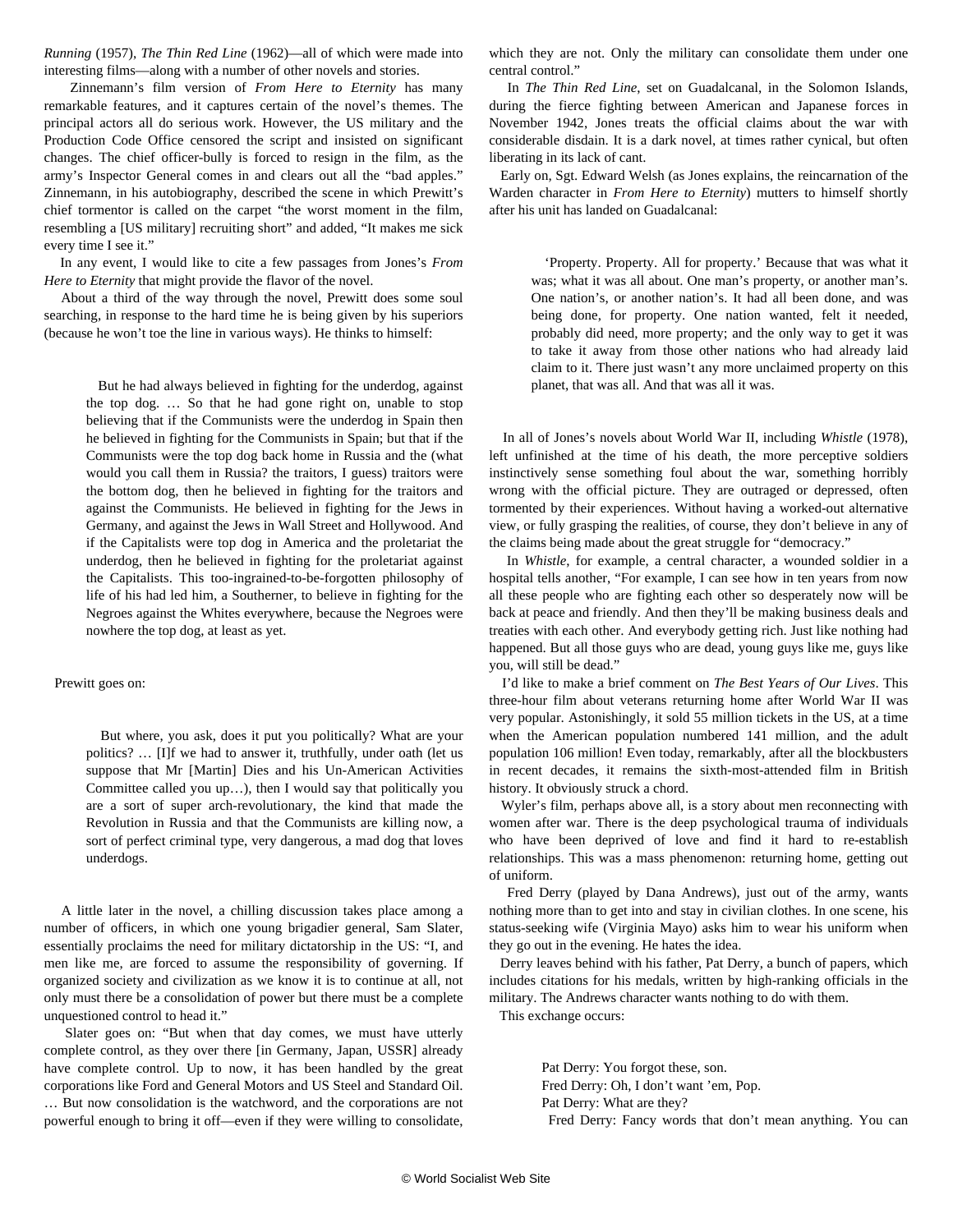throw 'em away.

 Pat Derry: Say, these are citations for your medals. Why, Freddy, you never showed them to us.

 Fred Derry: Those things came in the packages with K rations [individual daily combat food ration introduced by the US army during World War II].

#### **The Korean War: "I was wrong…this war is going to last a long time."**

 American films about the Korean War tend to be bleak, perhaps because it was the first war US imperialism lost, or at least in which it was fought to a standstill. In many of the films, US forces are taking, or have just taken a beating. There is a lot of anti-communist rubbish and patriotism, of course, but the overall mood is one of gloom and disillusionment.

 One thinks of Samuel Fuller's *The Steel Helmet* (1951)—characterized by Fuller's usual dynamism and emotionalism; Joseph H. Lewis's *Retreat, Hell!* (1952)—in which a genuine US retreat is called a "tactical withdrawal" or some such phrase; Mark Robson's *The Bridges at Toko-Ri* (1954)—a somewhat turgid film, but William Holden is memorable as a lawyer forced back into service as a bomber pilot who dies an ignominious death in a ditch; Anthony Mann's *Men in War* (1957)—which I want to spend a moment describing; *Pork Chop Hill* (1959), with Gregory Peck, Rip Torn and Martin Landau, in which a meaningless, bloody battle is fought while peace talks are going on; Denis Sanders's *War Hunt* (1961)—the US military makes use of a psychopath as a "special ops" commando; and Burt Topper's *War is Hell* (1963)—a megalomaniacal sergeant sends his men into an enemy bunker, neglecting to tell them that a ceasefire has been declared.

 Toward the close of Mann's *Men in War*, Platoon commander Lieutenant Benson (Robert Ryan) muses forlornly, "I was wrong…this war is going to last a long time." When the film opens, Benson's exhausted, depleted unit has been cut off from the rest of the US forces, who have just been "clobbered" and lost 400 men in a single battle. Benson's group encounters cynical Sergeant "Montana" (Aldo Ray) and a shell-shocked colonel (Robert Keith) who is unable to speak.

 For the sergeant, "the war is over." He's a brutal type, without compassion or feeling. The Robert Ryan character comments at one point, "God help us if it takes your kind to win this war." Almost everyone is killed by the end, including the colonel (who awakes from his catatonic state only to rush into the fighting and almost immediately get killed), except for the sergeant and the lieutenant. In the final scene, Ryan reads the names of the dead, while the Ray character throws their medals down the side of a hill.

 There is nothing here that would encourage patriotism or national morale.

#### **The Cold War: "You can't fight in here. This is the war room!"**

 The Cold War produced many works, including a great deal of reactionary rubbish. But there were certain films that stood out. Stanley Kubrick directed *Paths of Glory* (1957), as noted before, a scathing indictment of the First World War. Kirk Douglas plays a French officer whose men refuse to continue a suicidal attack. They then face a courtmartial. It is a powerful and disturbing film.

 Kubrick, of course, also made *Dr. Strangelove* (1964), a satire about a lunatic US Air Force general who launches a first nuclear strike against the Soviet Union. Peter Sellers memorably plays three parts, including US president Merkin Muffley and the ex-Nazi, wheelchair-bound Dr. Strangelove. The film is an absurdist reaction to the terrors of the time. Who can forget President Muffley chastising the Soviet ambassador and another US air force general for wrestling in the American military's *sanctum sanctorum*: "You can't fight in here. This is the war room!" A sort of nervous hysteria prevails.

 Other films of the time included Stanley Kramer's *On the Beach* (1959), based on Nevil Shute's novel, about a group of people in Australia, in the aftermath of World War III, who are waiting for the cloud of deadly nuclear fallout to arrive and exterminate them; John Frankenheimer's *The Manchurian Candidate* (1962), a delirious, bewildering film about the brainwashing of the son of a right-wing politician unwittingly enlisted in a "communist conspiracy," with Angela Lansbury as a monstrous political mother-wife; Frankenheimer's *Seven Days in May* (1964), with Burt Lancaster and Kirk Douglas, about an attempted military coup; Sidney Lumet's *Fail Safe* (1964)*,* from a screenplay co-written by former blacklisted writer Walter Bernstein, about a Cold War nuclear crisis.

 I would not go out too far on the limb artistically with any of these films. But they reflected tremendous anxiety about the global (or specifically American) state of affairs, and they tackled the questions directly, or at least as directly as the circumstances allowed.

#### **Vietnam**

 With the Vietnam War, all hell broke loose, so to speak. Generally speaking, the Vietnam-era films are critical of the war, of the military, of the establishment. Of course, they also reflect the contradictions and limitations of the radicalism of the period. Robert Altman's *MASH* (1970), set during the Korean War, in fact, but obviously directed at the Vietnam War, the American military and the Nixon administration, established the tone. The film was written by Ring Lardner Jr., another former Hollywood blacklist victim.

 One could point to Hal Ashby's *Coming Home* (1978), Sidney J. Furie's *The Boys in Company C* (1978), Michael Cimino's *The Deer Hunter* (1978), Francis Ford Coppola's *Apocalypse Now* (1979), Oliver Stone's *Platoon* and *Born on the Fourth of July* (1986), Kubrick's *Full Metal Jacket* (1987), Brian de Palma's *Casualties of War* (1989) and others.

 Those films are overwhelmingly negative about the war, about the military. They come out of, in a number of cases, the anti-war movement. These are honest, often confused films, none of them great works of art, but with some extraordinary moments. They exude the spirit of rebellion. Those who take military rules and pronouncements seriously are deluded or mad …

 In discussing these various war films, we are not looking back nostalgically to some golden age—there never was a golden age. America is a very dark country in many ways, the major imperialist power of the past century.

#### **How do we look at films?**

 How do we look at these films, how do we look at present-day films? This raises the question: What is art? What is our approach in evaluating art?

 For Marxists, art is ultimately a means by which we cognize, make sense of reality, it is no less concerned with truth than the objective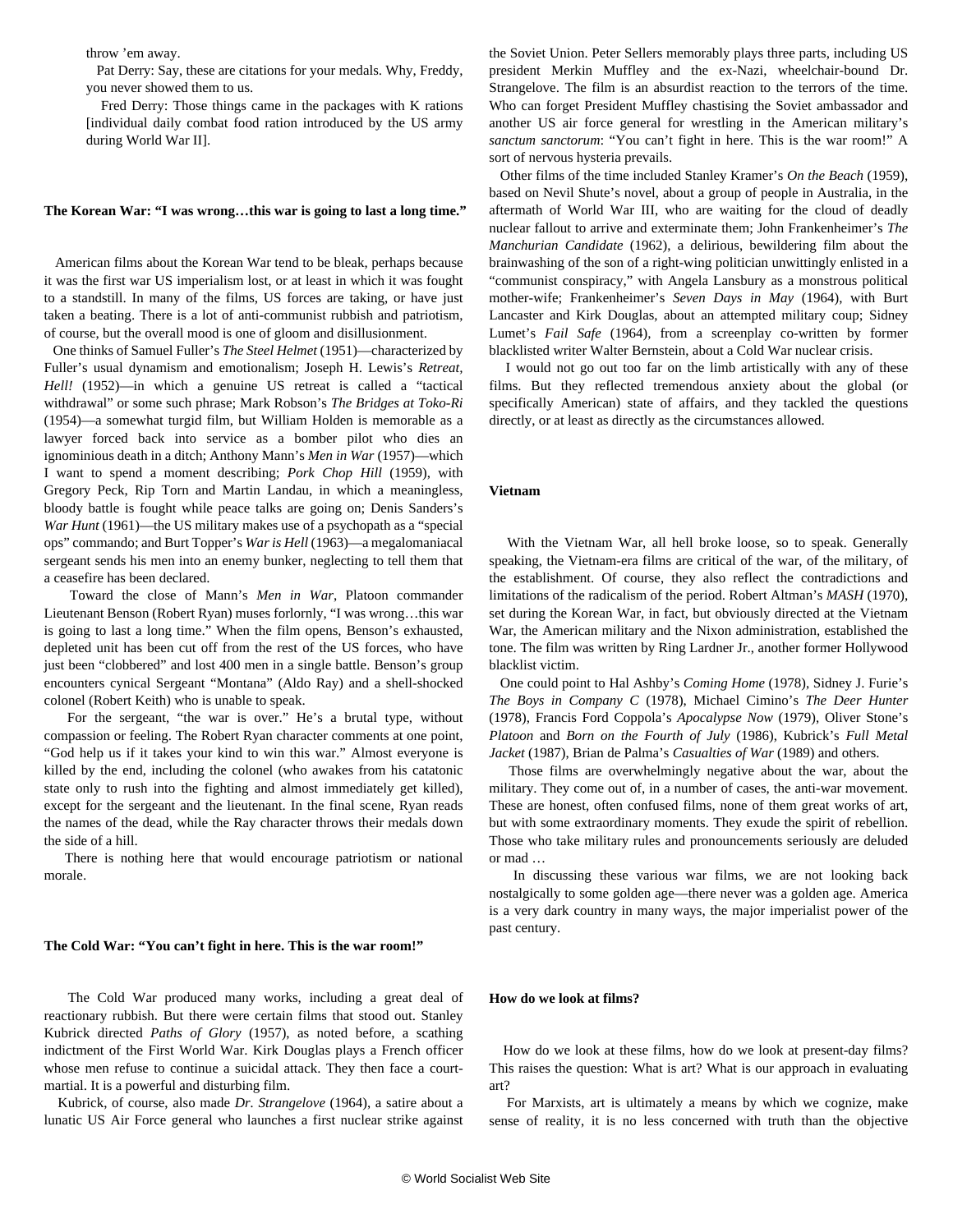sciences, although in a different way obviously.

 We criticize or reject didacticism, preaching in art, because in a didactic work the artist has a prosaic, cut and dried content and the artistic shape is merely an ornament, something extraneous. Such work does not make a deep or enduring impression; it lacks spontaneity, life.

 Art largely shows, it doesn't explain—except in unusual cases. Filmmakers think in images, they dramatize their conceptions. The conceptions are embodied in the relationships, situations and imagery.

 This doesn't mean, of course, that the artist has no opinions or ideas. He or she works through images, feelings play an important role, but feelings attached to thought. The artist doesn't assume that the audience is a quivering mass of emotionalism to be manipulated.

 The best films I've mentioned tended to look at American society critically, with the military viewed as one component of the social order. There was a greater awareness of the society's faults, weaknesses. A more pronounced realism predominated.

 And it isn't simply a matter of the explicitly political level of consciousness. One watches *The Best Years of Our Lives, From Here to Eternity, They Were Expendable* and others, or read the Jones and Mailer novels, and they are not necessarily works of genius, but they give a sense of the American people, or at least in certain important aspects. There is a much closer relationship in those films and novels to everyday life, especially the distrust of the military brass, of big shots in general.

 In one of the opening scenes of *The Best Years of Our Lives*, one of those big shots basically elbows the Dana Andrews character out of the way at an airline counter. (Self-importantly: "I arranged to have my tickets here. My name is Gibbons. George H Gibbons.") The class issues are laid out at the very outset.

 The enormous distance of filmmaking today, commercial or independent, from the people, the way it actually thinks and feels, is so striking, and I'm speaking, frankly, even of those films and television series that make a special effort to present "ordinary people."

 The connection to the people was much more organic, despite the social, profit-driven character of Hollywood. It was taken for granted that the rich were less interesting, selfish, lazy, self-involved, that the big dramas lay in the working class neighborhoods or workplaces, or in the more intriguing sections of the middle class, whether past or present—or in the drama of science, or war, or political struggles of the past.

 Of course, there were the performers themselves, the human material. They didn't have to pretend so hard to be "average," they came out of the hardships of the Depression and the war, and they represented something.

 The anti-communist purges, the changes in American economic life, the immense social polarization of recent decades, the decades of ideological reaction, all this has had a great impact. Revitalized filmmaking will come out of a new period of struggles, out of defeats and hard-fought lessons, out of painful and exhilarating experiences.

### **Where is the work that has captured the horror of the "war on terror"?**

 Now, we've had 25 years of war … by now, you would think a great work would have appeared.

 Where is the film or novel (or drama or poem or painting) that has captured for an entire generation the horror of the "war on terror"? This is a central issue in this talk, a central problem …

 The McCarthy period in the early 1950s was a time of intense repression, but, in many respects, better film work was being done. The problem is not just repression, or even primarily repression. American capitalism's most powerful weapon is not repression, but the threat of ostracism, the power of conformism. And this itself is largely a product of the absence of a political, social alternative, a mass-based, anti-capitalist opposition. So that all the countervailing forces act on the filmmakers. Their powers of resistance are weakened.

 No one has been able to capture the past quarter-century because none of the artists understand the times through which they themselves have lived or are oriented to that sort of broad historical and social representation. It's a problem and I'll return to it.

 I want to say a few words about what has been produced in recent decades.

 Studies of post-September 2001 cinema, for example, are obliged to confront such tendencies as "porno-sadism" and "torture porn," in the form of films consumed by unrestrained indulgence in bloody revenge fantasies. Entire franchises have been built out of inflicting pain and terror.

 Of course, all this did not begin on September 11. The decay and decline of American bourgeois society and its culture has been a protracted process. The mid- to late 1970s witnessed a proliferation of "vigilante" films (*Death Wish,* et al.), which already signified a diseased mood emerging in sections of the affluent middle class. Moreover, the "action hero" who took on an army of terrorists or criminals, who somehow singlehandedly—and fantastically—overcame America's decline on the world stage was a film phenomenon that grew more and more prominent in the 1980s and 1990s.

 But the terrorist attacks of September 11 gave a license, a legitimacy to the public expression of genuinely depraved sentiments that had been long accumulating.

 In "A Culture at the End of its Rope," written in June 2004, in response to Quentin Tarantino's *Kill Bill, Vol. 2*, we made some points that I think still stand up:

 This is a film whose subject matter is torturing and murdering and bloody revenge. It has the word "Kill," as an imperative [a command], in its title. Remove the pointless dialogue, the selfconscious references to countless other films, the various camera and editing gimmicks, the heaps of self-satisfaction and selfaggrandizement, and what remains? A work about a group of psychopaths eliminating one another. The first speech of the film contains the word "sadism." …

 We will be told by some that Tarantino is merely reflecting the violence in the society around him, or even that he is holding it up to criticism. Nonsense. *Kill Bill* is not a critique of sadistic bullying, it revels in it. A calculated, manipulative (and orgasmic) heaping up of violent acts cannot possibly constitute a rejection or a critique.

 It is not necessary to repeat or extend these comments in regard to every example of violence, sadism and cruelty in American popular culture over the past two decades, in film, television, music, video games and so forth.

 But one more example: Fox Television's "24" which first went on the air in November 2001, created by right-wing Bush supporters, pioneered the favorable representation of torture.

 Brian Finney, in *Terrorized: How the War on Terror Affected American Culture and Society*, writes "The Parents Television Council calculated that *24* showed 67 scenes of torture during its first five seasons, about one incident of torture every other episode, or 12 times a day in fictional time.

 "Torture became at least an intermittent feature on such shows as *The Unit*, *Lost, JAG*, *Alias*, and *Battlestar Galactica*, and in numerous hit movies such as *The Passion of the Christ*, *Casino Royale*, and *The Dark Knight* … The Parents Television Council researched the number of scenes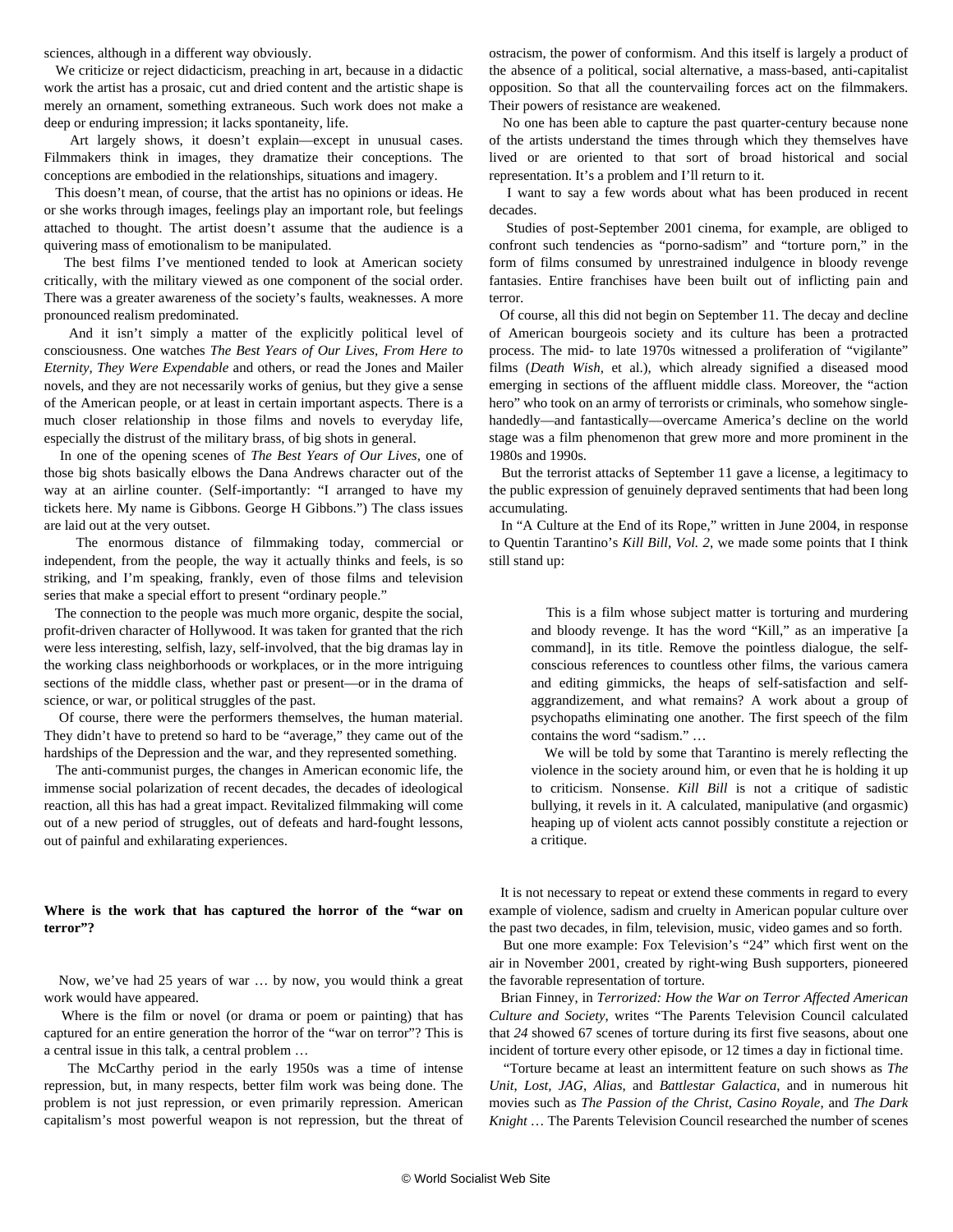of torture shown on prime time television. Between 1995 and 2001 there were 110 scenes, an average of 16 a year. Between 2002 and 2005 the number increased to 624, an average of 156 scenes a year, and between 2006 and 2007 there were 212 scenes, averaging 106 a year." (Brian Finney,

 We have written extensively about such despicable works as *Zero Dark Thirty*, the purported story of the decade-long search for Osama bin Laden. Not only did Kathryn Bigelow and Mark Boal create a new film sub-genre, the "art torture film," they did it, as journalist Seymour Hersh has revealed, on the basis of a pack of lies.

#### **Films and novels on the wars in Iraq, Afghanistan**

 Dozens of films have been made about 9/11 or have been inspired by the subsequent wars in Iraq and Afghanistan, ranging from the openly reactionary and bloodthirsty to the more thoughtful and critical.

 These are a few of the films treating the "war on terror," the wars in Iraq and Afghanistan:

 *Jarhead* (2005), *Syriana* (2005), *The Situation* (2005), *Home of the Brave* (2006), *Death of a President* (2006), *United 93* (2006) *Battle for Haditha* (2007), *Grace is Gone* (2007), *Charlie Wilson's War* (2007), *In the Valley of Elah* (2007), *Lions for Lambs* (2007), *Redacted* (2007), *Rendition* (2007), *Stop-Loss* (2008), *W.* (2008), *War, Inc.* (2008), *Body of Lies* (2008), *Traitor* (2008), *The Hurt Locker* (2009), *Brothers* (2009), *Green Zone* (2010), *American Sniper* (2014). One could add numerous others that obviously reference 9/11 (*War of the Worlds*, 2005) or the invasion of Iraq, including James Cameron's *Avatar* (2009).

 There are numerous pointed works here (*Syriana*, *In the Valley of Elah, Redacted, Rendition, The Situation*, *Death of a President* and *Battle for Haditha*), as well as some truly lamentable ones or worse (*Charlie Wilson's War, Lions for Lambs, Traitor, The Hurt Locker* and *American Sniper*).

 In my view, British director Nick Broomfield's *Battle for Haditha*—about a massacre carried out by US marines in November 2005—is the strongest of the lot, for its treatment of both the Iraqi civilians and US troops as victims of imperialist war. The final dreamlike sequence, in which an American marine takes the hand of a small Iraqi girl who survived the attack, is deeply moving.

 *Redacted*, directed by Brian De Palma, recounts in fictional form the rape and murders carried out by US soldiers in March 2006 in Mahmudiyah, Iraq. One author writes, " *Redacted* concludes with a series of real-life still photographs of dead Iraqis in a sequence called 'Collateral Damage,' images that were denied to the American public in the drive to mythologise the war and the reasons why it was being fought." (Terence McSweeney, *The 'War on Terror' and American Film: 9/11 Frames Per Second*)

 As we [noted](/en/articles/2010/03/nyca-m18.html) in 2010, there are numerous "pointed films … but if one may say it, these are primarily 'small-bore' works, works that take up elements, specific aspects of the situation. If one compares them, as a body, with *Apocalypse Now*, or even *Platoon*, for all its histrionics—the latter were movies that attempted to make a broad statement about American involvement in Vietnam, to paint it as a crime, as an imperialist crime. This element is largely missing today."

 Dozens and dozens of novels have appeared that treat the "war on terror" or the wars in Iraq and Afghanistan, some of them written by veterans of those conflicts.

 Ian McEwan's *Saturday* (2005) and John Updike's *[Terrorist](/en/articles/2006/08/updi-a25.html)* (2006), both shallow and contrived novels, essentially adopt the establishment point of view.

Eleven Days (2013) Leis a deplora**Glerpenten's**. It the efforts of US Special Operations Forces, America's death squads. Carpenter is a descendant of the original du Pont in America. Her father served in US Army Intelligence in China and Burma. She was previously the deputy publisher of the *Paris Review*, the literary magazine. She is married to the former managing director of Goldman Sachs, specializing in mergers and acquisitions.

 In her novel, the hero, a member of the Special Operations Forces, thinks to himself, after an intervention against Al Qaeda: "Did these contemporary war stories lack the grandeur and arc of their predecessors? Sadr City was not the Somme. That was like comparing *Mad Max* to *Madame Bovary*. But they were alike in this simple fact: men were killing other men across a small space to save the lives of millions of others half a world away. Historians would eventually take their pick of the facts and look at the larger questions, but the first wave of understanding would come from the guys who were there."

 Saving the world for Goldman Sachs. This is what passes for the American intelligentsia.

 *Redeployment*, a collection of stories about the Iraq war, by Phil Klay, is one of the best known books written by an Iraqi war veteran. Klay enlisted in the Marines and served as a Public Affairs Officer in the surge in Iraq in 2008.

 In "After Action Report," one of the newer members of the narrator's unit shoots an Iraqi teenager who apparently has grabbed an AK-47. This soldier, "like the rest of us, had actually been trained to fire a rifle, and he'd been trained on man-shaped targets. Only difference between those and the kid's silhouette would have been the kid was smaller. Instinct took over. He shot the kid three times before he hit the ground. Can't miss at that range. The kid's mother ran out to try to pull her son back into the house. She came just in time to see bits of him blow out of his shoulders."

 Kevin Powers, the author of *The Yellow Birds*, also served in Iraq, as a machine gunner in Mosul and Tal Afar. His novel centers on the efforts of its narrator—a US soldier in Iraq—to prevent the death of a younger, fellow private, an effort that fails. The book expresses considerable disgust and anger. At one point, the narrator is considering suicide:

 Or should I have said that I wanted to die, not in the sense of wanting to throw myself off of that train bridge over there, but more like wanting to be asleep forever because there isn't any making up for killing women or even watching women get killed, or for that matter killing men and shooting them in the back and shooting them more times than necessary to actually kill them and it was like just trying to kill everything you saw sometimes because it felt like there was acid seeping down into your soul and then your soul is gone and knowing from being taught your whole life that there is no making up for what you are doing …

 Ben Fountain's *Billy Lynn's Long Halftime Walk*, is essentially a satirical work. The novel, a film version of which is coming out directed by Ang Lee, is not so much a novel about Iraq (Fountain is not a veteran) as it is a sharp look at phony patriotism, hypocritical religiosity and corporate greed in Bush's Texas. The sentiments are legitimate enough, but the targets are fairly easy ones at this point in history. In the end, despite its decent intentions, the book is a little too light-hearted and "soft."

 One comes across in Fountain's novel the only reference in *any of the novels* to a possible ulterior motive on the part of the US authorities. The central character, Billy Lynn, is home and talking to his sister. She says: "Then let me ask you this, do you guys believe in the war? Like is it good, legit, are we doing the right thing? Or is it all really just about the oil?"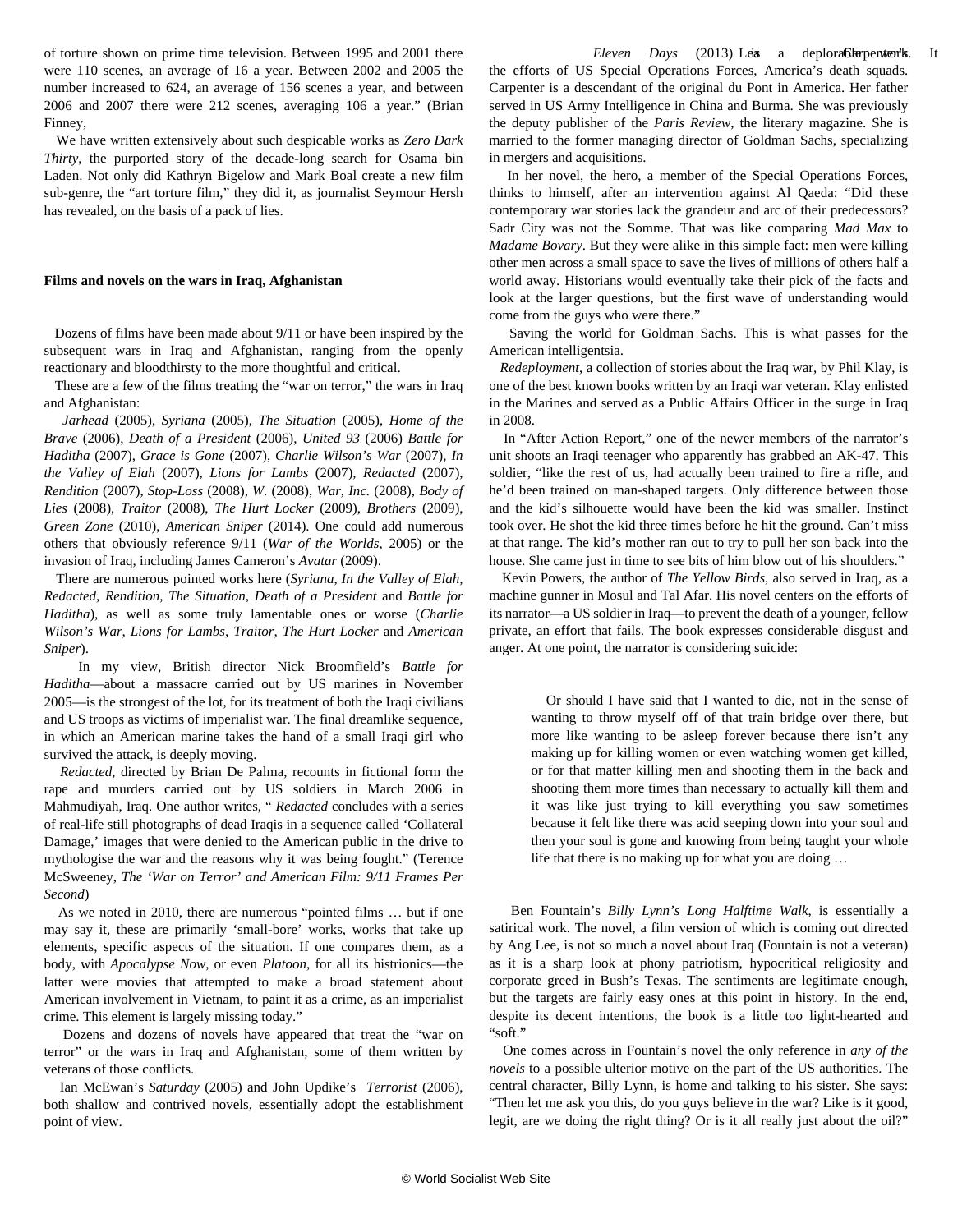Billy replies, "You know I don't know that," and, later, "I don't think anybody knows what we're doing over there." That's it, the only discussion of what the US is doing in Iraq or Afghanistan.

 Disparate as they are, these latter novels or stories share certain features. None of them discuss the history of the region or the broader motives for American military intervention. Each prides itself on immediacy and immersing the reader in that immediacy. The various writers may step back occasionally to reflect on individual moral issues, or the debilitating impact of the war on their respective central characters, but never to consider the driving forces of the war itself. Not once. No one makes a genuinely profound critique of the society that produces these horrible wars, or ties them to capitalism.

 Is it possible to do artistic justice to events as complex and momentous as the wars in Iraq and Afghanistan when one has little or no grasp of their broader significance? Such an approach has an influence on the way in which a given writer treats human psychology and the relationships between people.

 The conceptions on the whole are limited. The language tends to be flat, "even-handed," largely non-committal, matching the writers' attitude to the war itself.

 These novels and stories are efforts at realism, but they evade one of the greatest challenges a fiction writer faces, that of providing historical realism, a general picture of a society and its contradictory parts and an overall sense of the character of the times. In the almost complete absence of that, the movement of individuals inevitably has a flattened, reduced quality. People move about, but only for the most immediate reasons. What is driving them in a more profound sense?

 No one is taking on the problems head-on, no one has artistically captured the last quarter century.

#### **Where do some of the difficulties come from?**

Where do some of the current artistic difficulties come from?

 The unpreparedness of the artists is a matter of concern for our movement. The artistic representation of life is vital to the education of the working class, and this education is our central task.

 The anti-communist purges, the decades of political reaction, the increasing indifference of large sections of the upper-middle class to the conditions of the mass of the population—all these have had their impact.

 There are many issues, including occupational hazards, so to speak. Art lags behind events at the best of times. But there is a big problem today with the conception of art itself.

 I want to refer in particular to the predominance of postmodernism in recent decades, in various forms. A portion of my generation became cynical, complacent or pessimistic, or all three, and eventually regretted missing out on the big money on Wall Street and elsewhere. While these individuals were protesting in the 1960s and 1970s, others were already getting rich. They later turned against everything they had once believed in and adopted everything they opposed.

 The postmodernists declared the end of "grand narratives" or "master narratives." What this really meant was the end to a search for fundamental causes; instead they refer to countless factors, none of them given precedence. There is no underlying truth to be discovered, simply one's impressions, one's narrative. This has played a disastrous role, associated as it is with the abandonment of any sense of revolutionary alternative and with accommodation, concealed behind obscurantist language, to the status quo.

 By grand or master narratives the postmodernists had in mind, above all, Marxism and its "narrative" of the class struggle. Coherent theories of historical development, which often involve social emancipation, were outlawed. These grand narratives were to replaced, as one commentator puts it, by "mini-narratives" or "stories that explain small practices, local events, rather than large scale universal or global concepts. Mininarratives are always situational, provisional, contingent, temporary and make no claim to universality, truth, reason or stability."

 This is one of the original statements of the postmodern case, by Jean-François Lyotard: "We no longer have recourse to the grand narratives—we can resort neither to the dialectic of Spirit nor even to the emancipation of humanity as a validation for postmodern scientific discourse. But. .. the little narrative [*petit récit*] remains the quintessential form of imaginative invention." (*The Postmodern Condition*, [1984 in English, originally 1979])

 The influences here are Nietzsche, Heidegger and other irrationalist thinkers. This represents not only an attack on Marxism, but on the Enlightenment and the ability to cognize the world in a rational, objective fashion. One is left with fragments and the celebration of fragments.

 The art and film of the past several decades has been littered with a multiplicity of "little narratives." In the case of the artistic treatment of the ongoing wars and the drive to war, this "littleness" jibes all too neatly with the filmmakers' and novelists' political and historical reticence, their essential intellectual submission to the official account of the "war on terror" and America's "humanitarian interventions."

 More than that, the "littleness" justifies and sustains a concern with oneself. The recourse to "mini-narratives" and "small practices" is almost inevitably bound up with the adoption of identity politics, the obsession with one's race, gender and sexual orientation. The world is incomprehensible, overwhelming, unchangeable, all I know *and can know* is my immediate, "local" piece of it, my particular narrative. In short, myself. This sort of outlook inevitably encourages selfishness and selfinvolvement, tedious individualism, which are other characteristics of recent art and film.

#### **Conclusion**

 The great novelist Leo Tolstoy—Leon Trotsky pointed out in an obituary—had contributed to the 1905 Revolution in Russia although he was no revolutionary. "Everything that Tolstoy stated publicly" about the cruelty, irrationality and dishonesty of tsarist Russia "in thousands of ways … seeped into the minds of the laboring masses … And the word became deed."

 This is our conception too, that art has the ability to alter the thinking and feeling of masses of human beings. To have that sort of influence, however, the artist must know something important about the world, about society and history. To do something one must be something, as Goethe observed.

 Art brings into play the subjective impressions and imagination of the artist. But these impressions and this imagination carry weight and endure, in the end, only in so far as they correspond—in accordance with art's distinctive mirrors—to life and reality as they are.

 We are not dictating this state of affairs—but it is a fact that only the art with something to say about the decisive questions facing masses of people, however indirectly or poetically, will be of great interest in the years to come. Self-absorption and social indifference will be looked on with as much astonishment as contempt.

 Clearly, we have entered a new stage of development. The economic and social crisis, along with relentless wars and militarist violence, are fueling the discontent of masses of people and blowing up—or threatening to blow up—political arrangements and set-ups around the globe, including